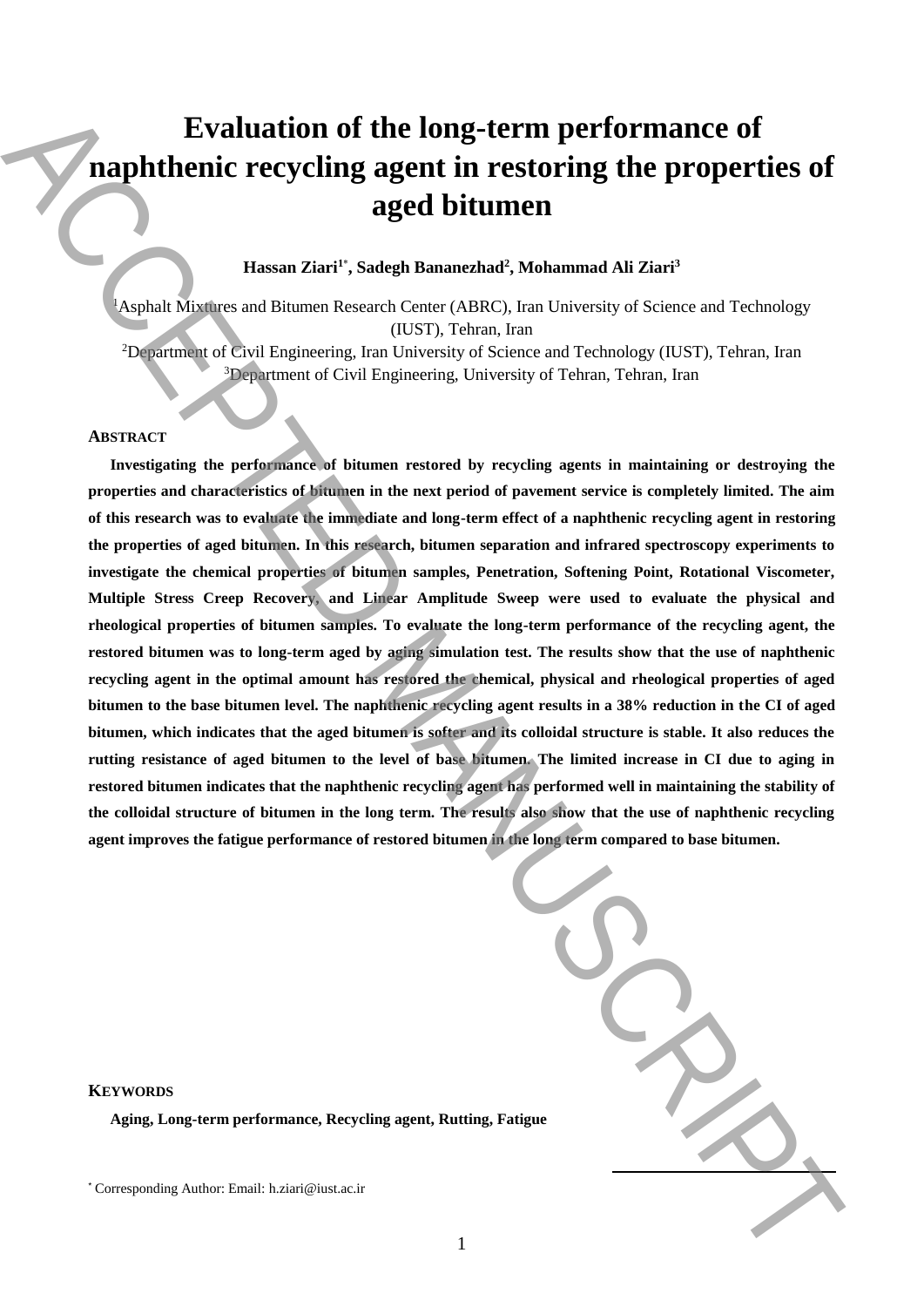## **1. Introduction**

Bitumen is exposed to various damages (such as aging) during the asphalt processing and paving service [1]. Bitumen aging is one of the most important problems related to the use of bitumen in road works [2]. Therefore, understanding the effect of bitumen aging in the design of asphalt mixtures is important to achieve proper longevity and durability [3]. During the aging process, the chemical properties of bitumen change, and the ratio of asphaltene to maltene increases. This change increases the viscosity and decreases the ductility of bitumen and the resistance of bitumen to thermal cracking, which reduces the durability of the pavement [4]. There are various methods to restore the properties of aged bitumen, such as the use of softer bitumen, recycling agents, polymers, etc. [5]. Haghshenas et al. [6] described the chemical properties of various recycling agents. The results showed that aromatic extracts are similar in chemical composition to fresh bitumen. The chemical nature of Triglycerides/Fatty acids and tall oils may increase the moisture sensitivity and the rate of bitumen degradation. Also, the high oxygen content in these materials reduces the long-term performance of bitumen. The FTIR spectra of aromatic extracts, paraffinic oils, and naphthenic oils are similar to those of fresh bitumen. Mohammadafzali et al. [7] found that the effect of rejuvenators on the long-term performance of bitumens depends on the type and amount of rejuvenators. **1.** International and the system is equivalent to the system of the system of the system of the system of the system of the system of the system of the system of the system of the system of the system of the system of th

Many studies have investigated the immediate effect of recycling agents on the properties of aged bitumen. However, understanding how the restored bitumens behave and characterize them in the next period of service is quite limited. Therefore, the aim of this study was to evaluate the immediate and long-term effect of a naphthenic recycling agent in restoring the properties of aged bitumen.

#### **2. Methodology**

In this study, 60/70 penetration grade was used as the base bitumen. Aged bitumen was obtained by performing an aging simulator test (RTFO+PAV) on base bitumen in the laboratory. To restore the properties of aged bitumen, the naphthenic recycling agent has been used. To evaluate the long-term performance of the recycling agent, the restored bitumen was subjected to long-term aging using the aging simulator (RTFO  $+$ PAV) test.

In this study, the SARA fractionation test according to ASTM D4124 was used to evaluate the stability of the colloidal structure of bitumen. FTIR test was used to investigate the chemical aging of bitumen by a carbonyl  $(C = O)$  and sulfoxide  $(S = O)$  indices. To evaluate the physical properties of bitumen samples, Penetration, softening point, and RV tests were used according to ASTM D5, ASTM D36, and ASTM D4402 standards, respectively. MSCR test according to AASHTO TP70 was performed to evaluate the high-temperature performance of bitumen samples at 64 °C. LAS test according to AASHTO TP101 was performed to measure bitumen fatigue resistance at 20 °C.

#### **3. Results and Discussion**

According to the results of the SARA test (Figure 1), the use of the naphthenic recycling agent has reduced the CI of PB bitumen by 38%, which indicates the stabilization of the colloidal structure and the restoration of the chemical composition of aged bitumen (PB). Evaluation of the long-term performance of bitumen samples shows that restored bitumen after aging has a stable colloidal structure and has better resistance to aging than base bitumen.

According to the results of the FTIR test (Figure 2), a comparison between PB and  $R_N$  shows that the presence of the naphthenic recycling agent reduces carbonyl and sulfoxide indices and this shows the effect of this agent on the chemical structure of aging bitumen and its anti-aging properties. Also, the carbonyl index of  $PR_N$  bitumen is lower than PB, which indicates that this bitumen has less oxidation potential than base bitumen.

According to the results of physical tests, the naphthenic recycling agent restored the physical properties of the aged bitumen to the base bitumen level. Which indicates the high restoration properties of this substance.

According to the results of the MSCR test (Figures 3 and 4), adding the naphthenic recycling agent to the aged bitumen increased the  $J_{nr}$  value of  $R_N$  to level B. Therefore, it is observed that this agent results in the same rutting performance as the base bitumen. Investigation of the long-term performance of the recycling agent shows that the value of the R has increased with the aging of the restored bitumen.

According to the results of the LAS test (Figure 5), the use of the naphthenic recycling agent increases the fatigue life of aged bitumen to the base bitumen level. The results also show that the restored bitumen has better performance in the long-term than the base